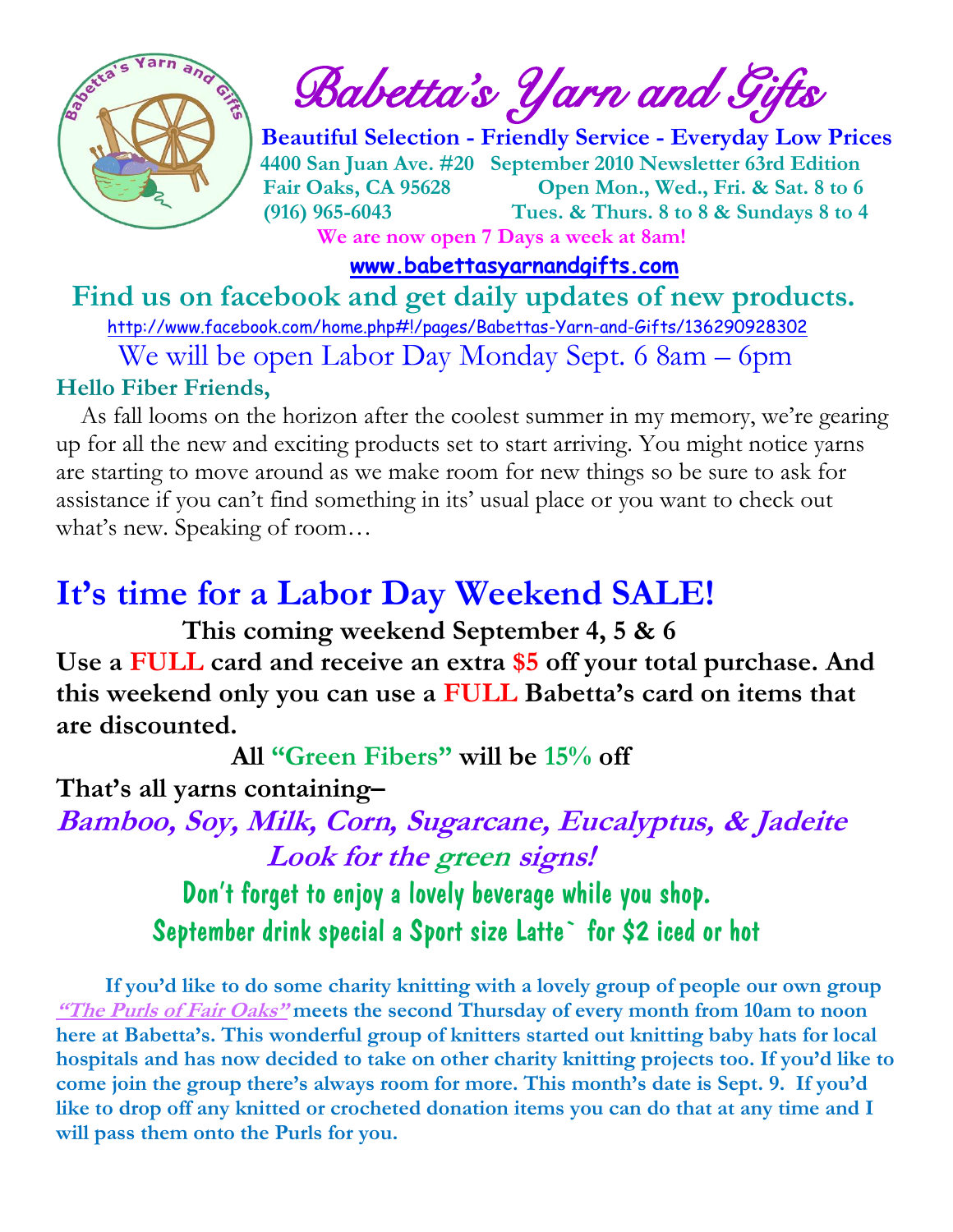## **Classes for October 2010 at Babetta's**

 *In our project classes you can learn to knit anything from scarves to socks to felted purses to lace shawls to hats to sweaters. Pick your project and join in the fun. Our knitters inspire each other to try new things by sharing ideas and showing off their latest creation. Sign up for one of our classes and you will receive a coupon for %10 off your next purchase. If our class times aren't convenient we also offer private lessons in Knitting, Crochet, Spinning and Weaving by appointment.*

**\*Pre-registration is required as class sizes are limited. Please choose your dates carefully. Because of scheduling conflicts and complications, make-up classes will only be allowed under special circumstances and individual consideration.**

**Tuesdays October 5, 12 & 19** Knitting Project 6pm – 7:30pm fee \$40

**Wednesdays October 6, 13 & 20** Knitting Project 1pm – 2:30pm fee \$40 Knitting Project 3:30pm- 5pm fee \$40

**Thursday October 7, 14 & 21** Knitting Project 6pm – 7:30pm fee \$40

**Saturdays October 9, 16 & 23** Knitting Project 4pm – 5:30pm fee \$40.

Private Lessons Knitting or Crochet \$15 an hour and Group Knitting or Crochet Private lessons \$10 an hour per person. Spinning or weaving \$20 an hour and

group rates are \$15 an hour per person.

#### **Sit and Knit or Crochet Saturdays**

 You're invited to come and sit in our little living room and share your love of handwork with other Fiber Friends.

We're open from 8am to 6pm on Sat.

 **Classic Elite Trunk Show Sept. 23 – Oct. 4 featuring their beautiful new yarn Magnolia a merino/silk blend.**



#### FEED YOUR CREATIVITY KAL WITH GUSTINE

The Cassandra Cowl is September's Kit project. Check out the other projects here. <http://www.kollageyarns.com/feedyourcreativity.php>

Sign-ups are open. The KALs meet twice in the month and the fee is \$20. Kits are sold separately. Sept. dates 14 & 28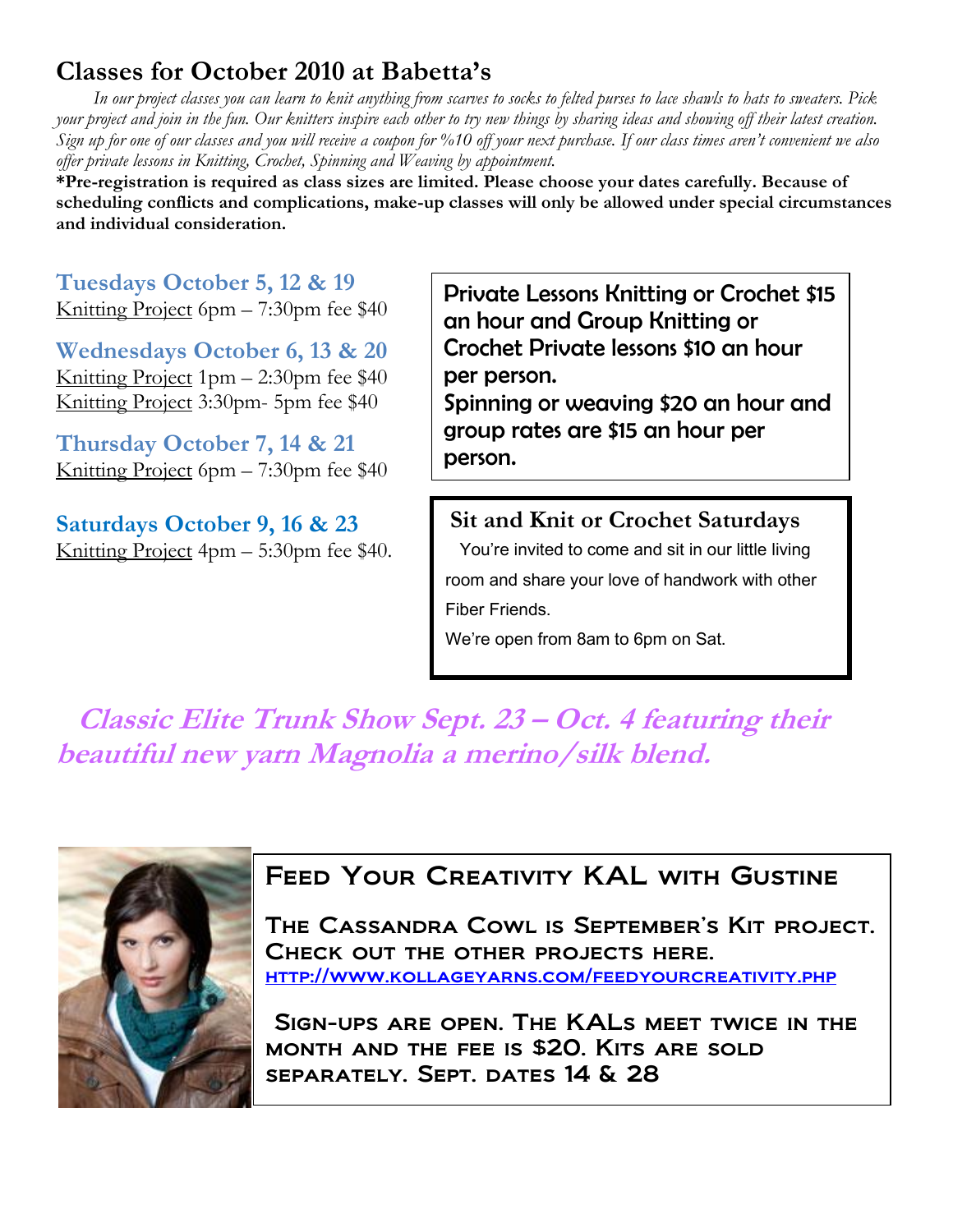*Workshops in September at Babetta's*

# Nuno Felting with Antoinette and Reecie

September 19 from 10am-2pm

Learn this awesome technique with 2 fiber artists who have refined it. All materials are included and you will have 3 beautiful flowers when you're done.

Fee \$55 sign-up early only 6 spots available





## **Knitted Flowers Workshop**

September 25 with Maya from 1pm-3pm You will receive a copy of this book by Susie Johns and yarn to make several flowers. All you need to bring are size 2 needles; dpns are fine and a tapestry needle. Sign-up fee \$40



 Anniversary of Elizabeth Zimmerman's birth. Hey all you Zimmermaniacs out there- It's time to knit-a-long another one of Elizabeth's fascinating creations. Gustine will be guiding you through the **Adult Surprise Jacket**. Sign-up fee is \$60 for all 4 meetings. Materials are separate. Dates: 9/21, 10/5, 10/21 & 11/2 from 6:30pm-8pm. Check out the pictures from the last KAL below. Join the fun celebrating the 100<sup>th</sup>